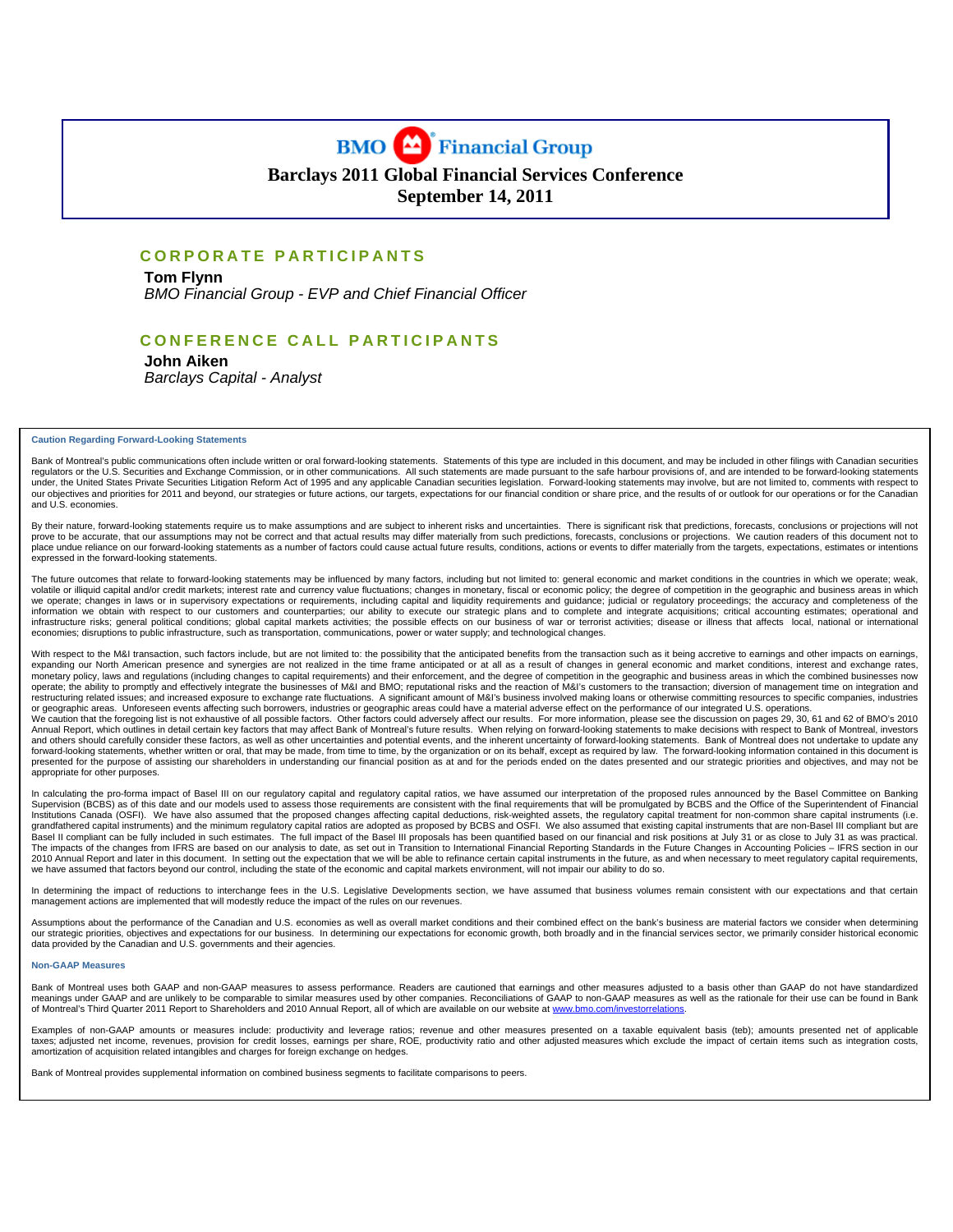# **PRESENTATION**

### **John Aiken** *– Barclays Capital - Analyst*

Coming next up BMO Financial Group, very happy to have Tom Flynn here. He's CFO, in the role I think for just six months. So have the very detailed questions on the P&L ready for him. But anyhow, Tom, thank you very much and we look forward to your presentation.

### **Tom E. Flynn – BMO Financial Group - EVP and Chief Financial Officer**

Thank you, John for that introduction, brief as you promised. And it's good to be back to the conference this year. Good morning, everyone.

When I spoke here a year ago, I outlined our U.S. growth strategy as we looked to build scale in our Midwest footprint. At that time, we had steadily grown our U.S. business over the course of a decade with nine individually relatively small acquisitions, employing a methodical approach designed to ensure the right fit and the right price. As I indicated a year ago, we thought the valuations were starting to become more reasonable providing attractive opportunities to meaningfully expand.

Today, a year later, I can tell you that with the acquisition of Marshall & Ilsley that closed in July. We were successful in identifying and crystallizing a key step in our U.S. strategy. We had a strong core bank in the U.S. a year ago, and clearly the M&I transaction builds on that strength and improves scale.

I'll be covering two main topics this morning. First, I'll outline BMO's investment story which is underpinned by a strong and stable foundation, a diversified business mix, sound risk management, strong capital and attractive dividend and what we believe our differentiated levers to grow in what looks like a lower growth environment. Second, I'll take you through each of our four businesses in more detail reviewing their key priorities and performance.

Before I begin, please note the caution regarding forward-looking statements. For your information further details about such statements are available in our public filings. All financial numbers in this presentation unless otherwise noted are in Canadian dollars.

An investment in BMO is underpinned by a strong and stable foundation and a history that goes back almost 200 years in Canada and 125 years in the United States. The earnings power of the bank has supported our commitment to shareholders. BMO has the longest running dividend payout record of any company in Canada at 182 years. We have an attractive dividend yield supported by our target payout ratio of 45% to 55%.

Our year-to-date financial results underline BMO's momentum and earnings power. For the first three quarters of the year revenue increased 10% from 2010 to \$9.8 billion. Adjusted net income<sup>1</sup> exceeded \$2.4 billion, 16% above last year. Adjusted  $EPS<sup>1</sup>$  increased 13% to \$4.02 and ROE was 16.1%. The adjusted income numbers add back acquisition, related integration expenses and the amortization of intangibles.

I'll now provide an overview of the markets where we do business in North America.

In Canada, we operate in three markets Western, Central and Atlantic with total GDP of \$1.5 trillion. Both the West and the Atlantic regions are economically driven by natural resource industries. In Central Canada the emphasis is more on manufacturing similar to our U.S. market. Canada's unemployment rate is 7.3% and compares favourably to other countries. The Canadian housing market has remained resilient supported by record low mortgage rates, healthy growth in jobs and immigration and a sound policy framework.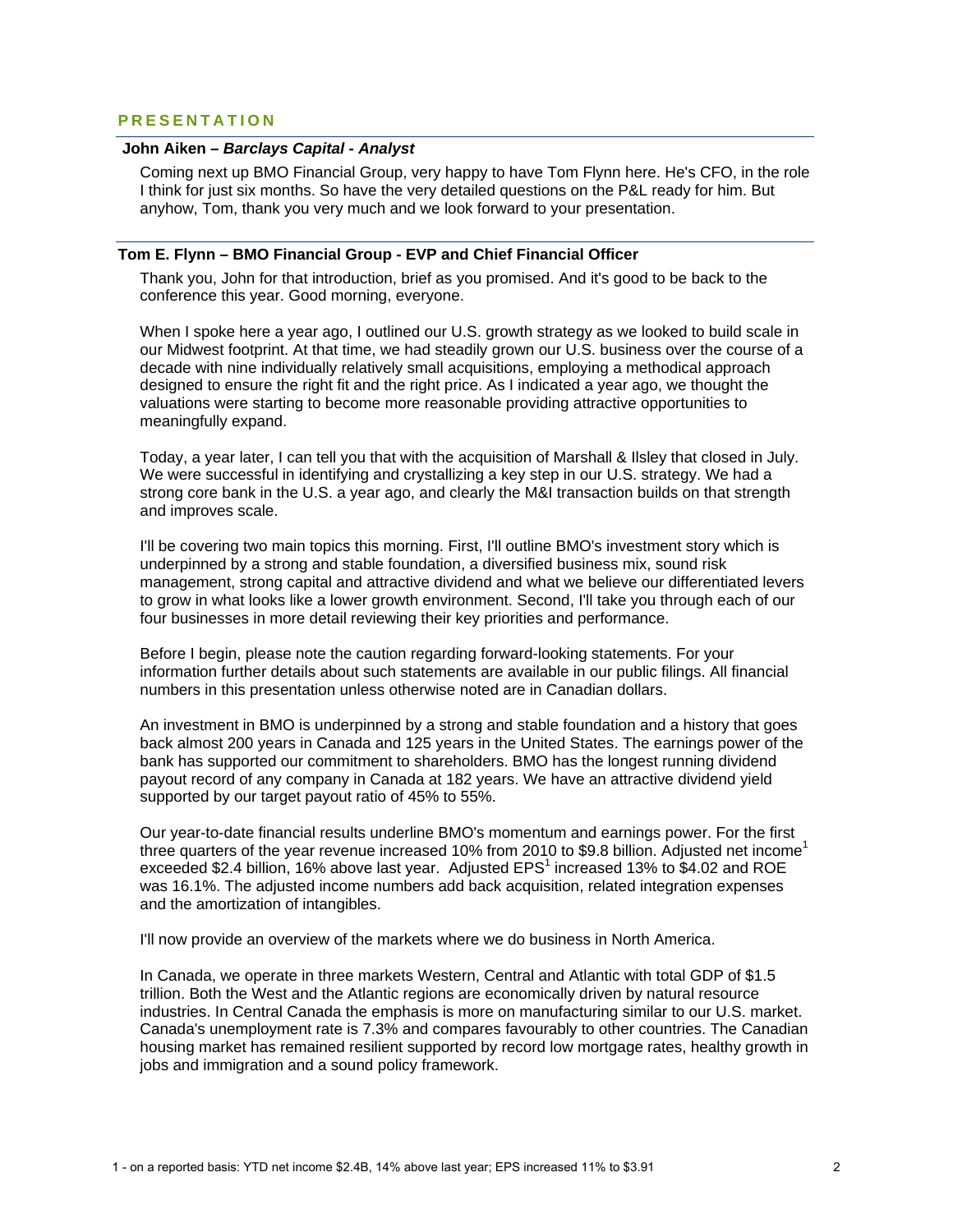Our fourth large market is the U.S. Midwest where our core operations cover a six-state area. Markets in this footprint include Chicago, Milwaukee, St. Louis, Indianapolis, Kansas City and Minneapolis-St. Paul. The Midwest economy is doing well in the U.S. context. Unemployment in the Midwest has been running below the U.S. national average since March 2010. In June, it was at 8.4%. Year-over-year wage gains in five of the six states have exceeded the national average.

And looking forward over the next five years, our economics group expects growth in the Midwest to exceed the national average. Together, these four markets form a T centered in the heart of North America, an enviable footprint and market presence aligned geographically with industries and sectors where we have deep knowledge and proven capabilities.

BMO is diversified by business mix. Our businesses generated \$12.2 billion in revenues and \$2.8 billion in net income in 2010.

Personal and Commercial bank in Canada is our flagship business and the largest contributor to the banks revenue and earnings. We serve more than 7 million customers from a national distribution network offering a full range of products and services. We hold a strong number two market share position in commercial lending for loans of \$5 million or less.

Our Personal and Commercial Banking U.S. business was significantly expanded with the acquisition of M&I. We've built on our strong established base to create a leading Midwest regional bank renamed BMO Harris Bank.

Our 680 branches provide a significant footprint in our core U.S. market, where we have over 3 million customers and strong retail deposit market share positions: Number one in Wisconsin, number two in Chicago and number three across our Midwest markets overall.

Private Client group, which is our wealth management business, serves the full range of client segments with a broad offering including full service and direct brokerage, mutual funds, institutional asset management, private banking, Ultra-High Net Worth and insurance. Assets under management and administration are \$152 billion and \$277 billion respectively with recent acquisitions, adding a \$153 billion in client assets, largely from M&I. Together these businesses represent the banks North American retail operations and are expected to contribute over 75% to revenues and net income.

BMO capital markets is our fourth operating group providing a full range of products and services to corporate and institutional and government clients. We operate from 26 offices and five continents. We have a full offering of investment and corporate banking services including equity and debt underwriting in M&A, as well as a full suite of sales and trading products with leading equity research.

Our approach to risk management is to provide appropriate and an independent oversight of risk. Our objective is to have a leadership position in the integrated risk management consistent with our strong credit history. This slide highlights our strong performance over the last two decades compared to peers. During the recent downturn, our credit measure was elevated relative to the Canadian peers given the size of our U.S. loan portfolio. We have performed well comparing like portfolios in the U.S. to U.S. peers.

Our total loan book is \$207 billion, with 68% of loans in Canada and 28% in the U.S. The U.S. mix is 37% consumer with the remainder commercial. M&I added \$29 billion in loans and is diversified across industries. The M&I portfolio has been subject to extensive due-diligence and we've established what we believe to be a prudent credit market to fair value the portfolio.

Capital management at BMO has always been disciplined with consistent and prudent approaches used to the deployment of capital. BMO has a strong capital position, our Basel II Common Equity Ratio was 9.1% at the end of the third quarter, and our Tier 1 ratio was 11.5%.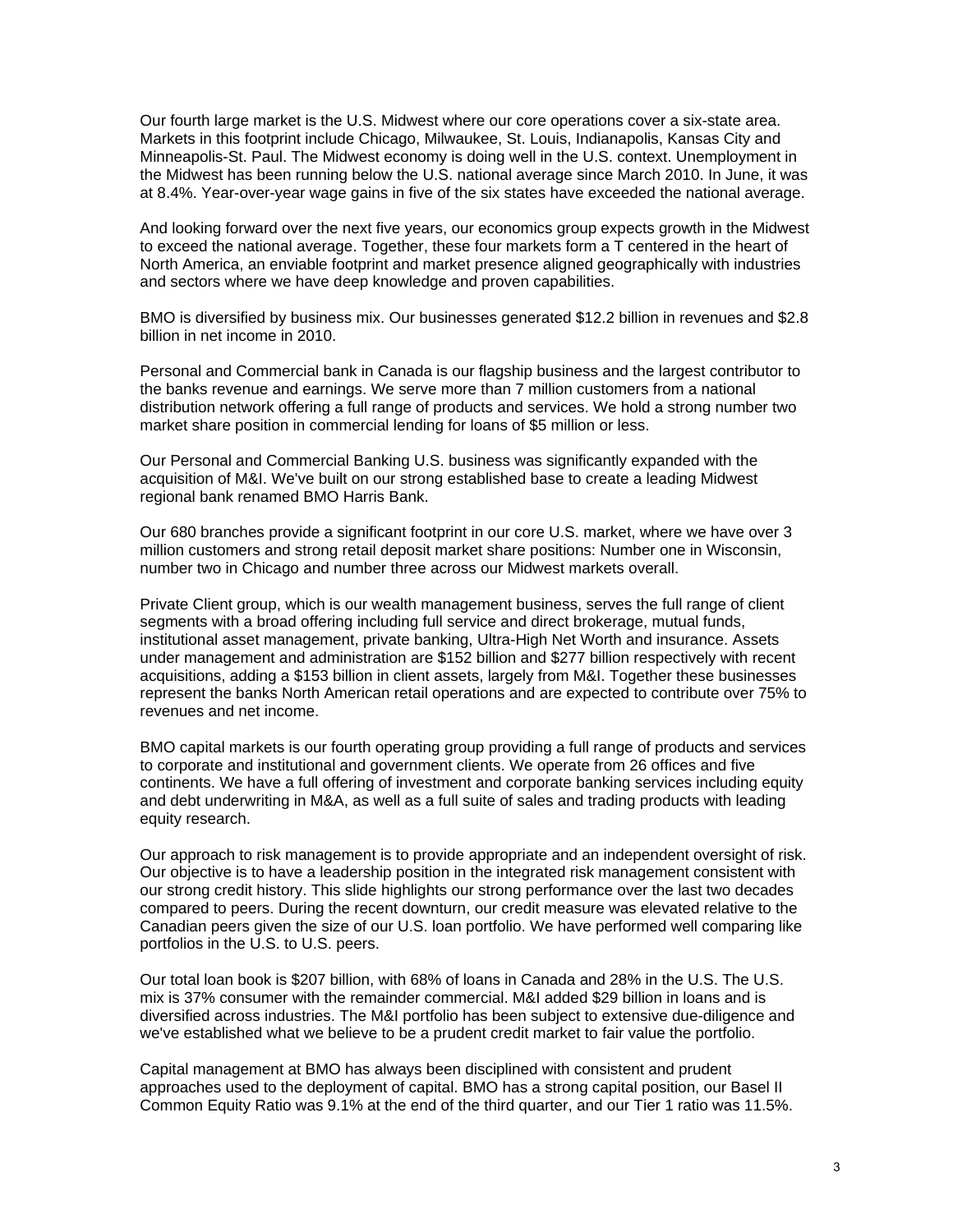Our pro-forma Basel III Common Equity Ratio was estimated at 6.6% at the end of Q3. We remain confident in our ability to meet the Basel III, 2019 requirements by the beginning of 2013.

In the global economy there is still major challenge to work through. Clearly the situation in Europe is cause for concern for everyone. That said, we believe in the underlying resiliency of the Canadian and the U.S. economies.

We also have confidence in the future performance of our business and the results that we'll generate even during the period of potentially slower economic growth. We think we have attractive levers for growth in the current environment and here are some examples.

Commercial lending has always been a differentiator for BMO. We have a number two position in Canada and a very strong business in our P&C U.S. group. We intend to grow here by leveraging our established lending relationship to build deeper share of wallet, growing fee income, attracting more commercial deposits and using our proven model to take share. Our strength in commercial should serves us well as we expect more credit growth in this area than in the personal side of the business.

Our BMO Capital Market business in the U.S., represents a second source of leverage in a low growth environment. We've made significant investment in this business over the last few years, including upgrading talent and sharpening sector expertise, building out and expanding coverage of U.S. institutions with strengthened equity research and distribution.

In the Wall Street Journal's annual Best of the Street Research Survey BMO Capital Market held the six top-five finishes which placed us fifth overall. And we are investing in our U.S. fixed income platform. The retooled U.S. capital market business is well positioned to take advantage of opportunities and to improve returns.

The third growth driver will be the lift achieved from the integration of M&I. On July  $5<sup>th</sup>$ , we closed the acquisition transforming our U.S. retail operations by adding scale and capabilities. Taking the best from both banks we'll build a much stronger bank overall. We expect to generate in excess of \$300 million in pre-tax cost synergies with full realization on a run rate basis by the end of 2013. I would add that we're applying greater rigor generally to the management of expense at the bank, not just in areas related to integration.

I'll now provide a brief update on the integration of M&I. The integration is moving forward as planned. The management team is in place with all top and level two leadership positions confirmed prior to or on close. We've identified and are actively managing major integration risk.

The integration governance structure is managed through a dedicated project management office with clear objectives for the integration of operating units, system integration, capturing synergies as well as branding and branch conversions. And we're successfully harmonizing risk processes aand integrating BMO's strong credit discipline. Our new U.S. retail brand BMO Harris Bank has been well received.

Let me now turn to our operating group priorities and performance, but first a word of explanation. For segmented reporting purposes BMO charges expected loss to the operating groups to provide an indication of the risk the business has underwritten. The difference between expected loss and actual loss is charged to corporate.

Let's start with Personal and Commercial Banking Canada, which has a track record of strong performance over the past two years, or holding top tier positions in both revenue and net income growth. This strong performance reflects a number of key priorities including building capacity by expanding specialized sales forces and distribution channels.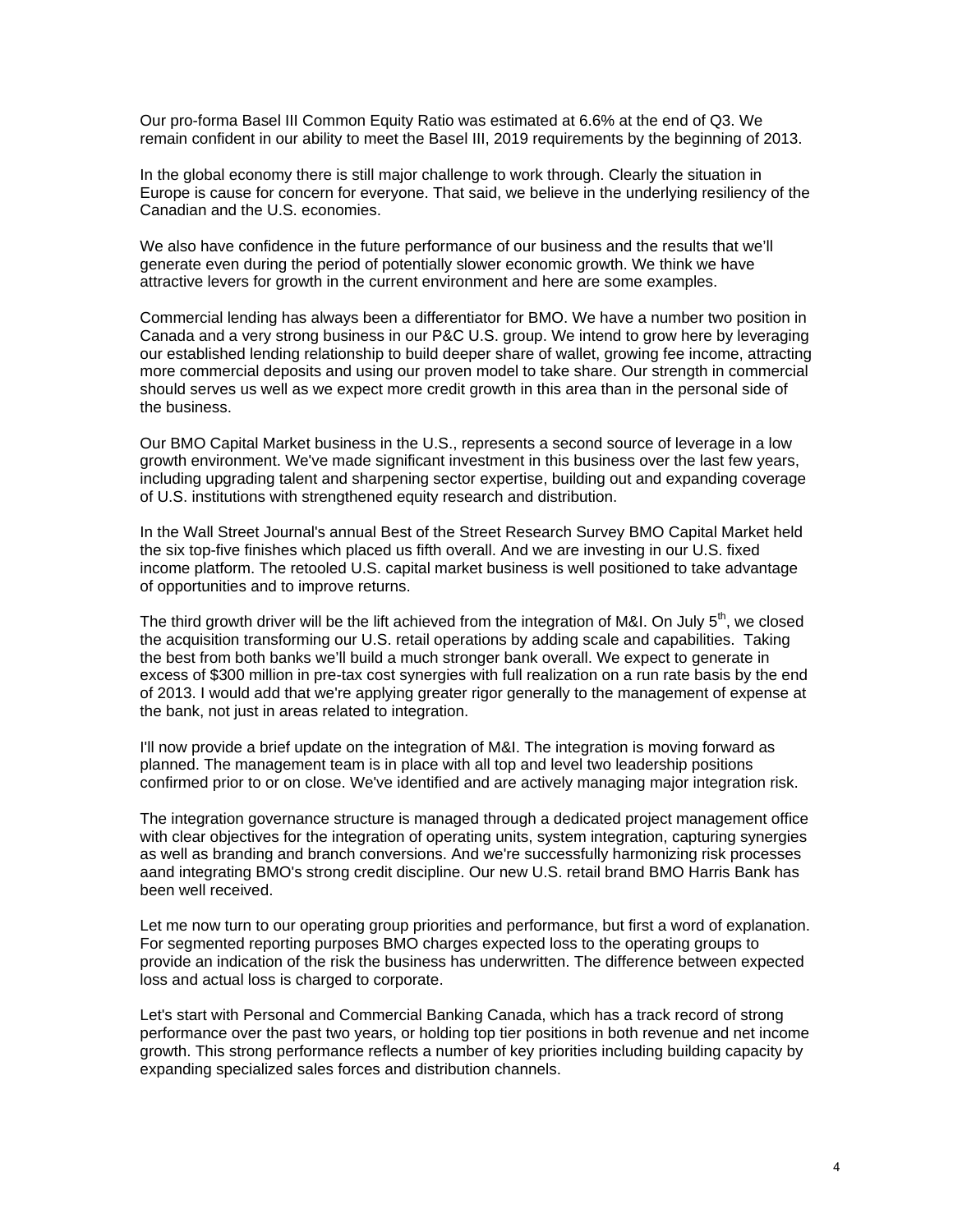Improving our processes and technology to free up frontline capacity and reduce operating cost and leveraging our strengths and relationships to increase share of wallet. In the first nine months of fiscal 2011, P&C Canada revenues were up 5% to \$4.5 billion, net income was up 13% on an actual loss basis. We're pleased with our performance so far this year, which reflects momentum in the business and also the investments that we are making in it.

Turning to the U.S. Personal and Commercial banking business, our priorities are to firstly successfully integrate M&I, taking the best of the best from both organizations, which will create a much stronger bank. Secondly to improve performance through managing sales productivity, managing costs and optimizing our expanded distribution network. Maintain strong customer loyalty and our goal in the commercial side of the business is to be the undisputed leader in commercial banking in the Midwest.

Revenues were US \$1.4 billion in 2010 and are US \$1.2 billion year-to-date. Net income in source currency was up 27% to \$204 million, reflecting improved NIM and higher deposit balances.

For the total bank overall, our third quarter included 26 days of M&I results given the day that the acquisition closed on. This added \$117 million to revenue and \$32 million to adjusted net income<sup>1</sup> in the quarter.

Over the past 10 years, Private Client Group has steadily increased its earnings contribution to the bank and today contributes almost 20%. Key priorities for this business include effectively partnering across business segments to maximize cross-sell opportunities. And in particular leveraging our personal and commercial client base to drive growth, which we've done very well in Canada and think there are opportunities to replicate in the U.S. We're also selectively investing to expand our business. For example, our new ETF family recently surpassed \$3 billion in AUM. We've increased the number of investment advisors and private bankers and we've enhanced our insurance offering. Revenues were \$2.2 billion in 2010, net income \$460 million.

Year-to-date revenues were up 13% to \$1.9 billion with net income of \$374 million, up 13% from last year with very strong year-over-year growth of 35% in our traditional Wealth business and lower results in insurance.

BMO Capital Markets has an established track record of success. Key priorities for this group are to align capital and capabilities with client opportunity, to focus on strategic sectors and to strengthen our business in the U.S., as mentioned earlier. Year-to-date net income increased 28% to \$771 million; ROE was 22.9%, up from 18% last year.

As we look ahead, BMO is focused on executing against its key priorities, which are shown on the screen. Our businesses are well positioned to deliver in a differentiated way in the current environment

Thank you for your attention and I'd now be pleased to answer any questions.

# **John Aiken** *– Barclays Capital - Analyst*

.

Tom, thank you. I didn't think we'd catch up in one presentation but anyhow...Any questions from the floor?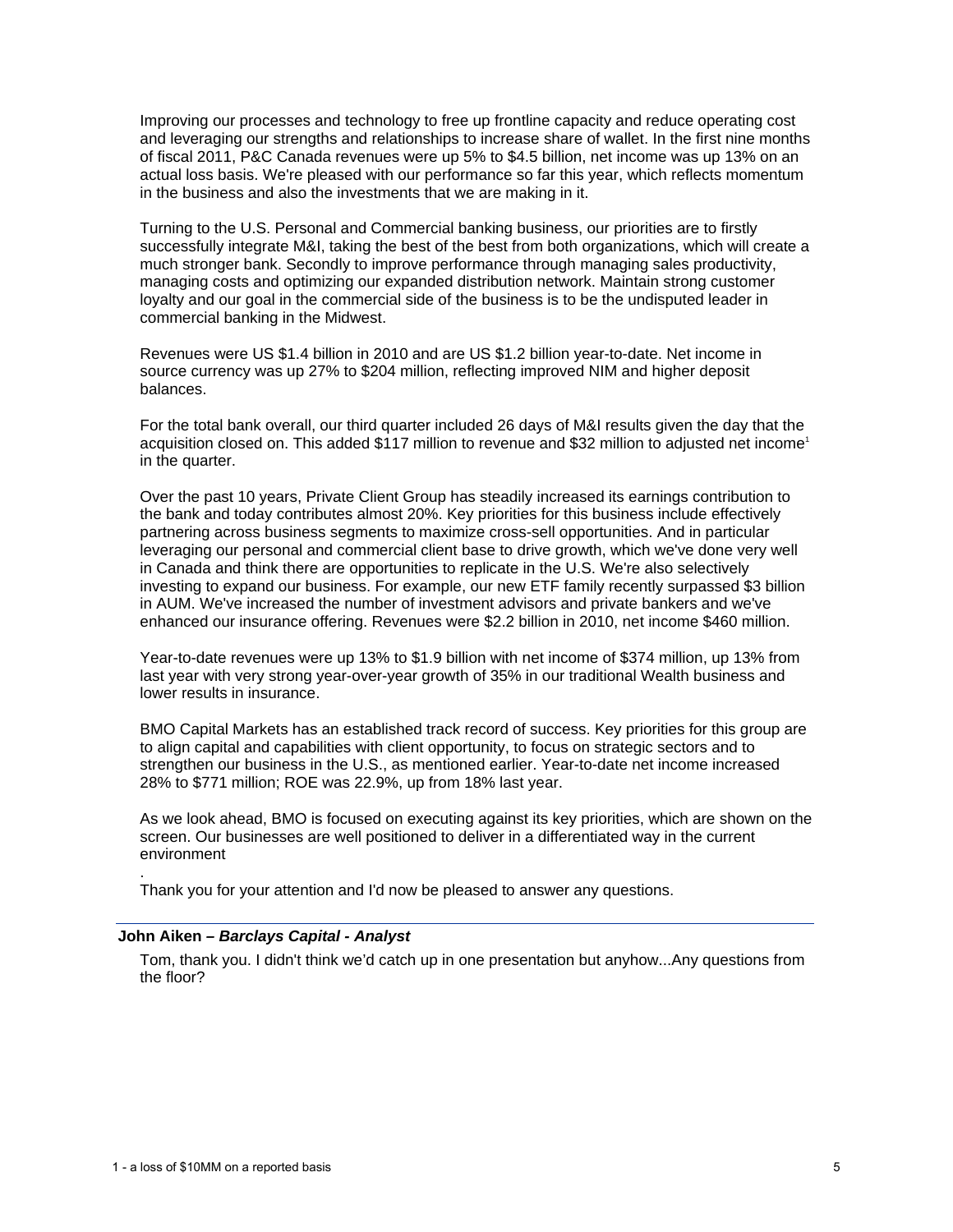# **Q&A**

# **Audience Member**

I have three questions related to commercial real estate and these results from the heavy commitment of the M&I loan book to commercial real estate. So the first question, I was wondering if you could talk a little bit about the composition of the CRE loans that you got in the M&I purchase. Tell us a little more about those loans?

And then my second question is in the quarter you just reported you moved some commercial real estate loans out of the M&I portfolio. But also out of the Harris portfolio to corporate. I was wondering if you could talk a little bit about that and whether that implies those relationships are running down. And third is, whether there is a broader opportunity in commercial real estate here with the withdrawal of some competitors in that market and with values being somewhat stressed.

### **Tom E. Flynn – BMO Financial Group - EVP and Chief Financial Officer**

Okay. Thank you for those questions. To deal with the first in the U.S. our commercial real estate portfolio is a little under \$10 billion, roughly 75% of that came from M&I, and they had a concentration in commercial real estate, some of you will know. We feel comfortable with the exposure that we've got, to a meaningful degree, because we've taken what we believe to be a prudent credit mark against the acquired commercial real estate that M&I had. And we did detailed due diligence in December, established a credit mark at that time, came up, came out and updated that credit mark in our third quarter.

And the mark in the third quarter in total, not just against commercial real estate, was about \$3.5 billion, which was inline with our number that we came up with in due diligence. So we think that the mark protects us to a meaningful degree from the risk in the portfolio. The portfolio is diversified across developer, and investor owned. Investor owned is ballpark three times size of the developer portfolio, and the portfolio is diversified across the footprint that M&I has.

And I think the number is at 45% of the investor owned is in the state of Wisconsin, which has been impacted like every other state by the downturn, but to a lesser degree.

To comment on what we moved to Corporate, we moved around \$1.5 billion of M&I commercial real estate to our Corporate segment out of the operating business and around \$1 billion of our legacy Harris, commercial real estate loans to commercial [sic]. The thinking here was that we're planning on exiting that part of the portfolio and the move had two big benefits.

The first is that it will allow our risk management workout people to focus on the portfolio and to manage it down in a deliberate way, which we are confident that they will be able to do effectively.

And secondly, it basically removes the distraction that could result for the people running the business if we had those loans in the business segment. So as we see it, we've liberated the business management team to focus on the go forward business, and we've put the Commercial Real Estate that we are working out into the right hands with the risk people focused on in corporate. It will take time to work this portfolio out and it will trend down towards zero over a period of three to four years give or take.

Last question related to the opportunity in commercial real estate. And you know, its true that's spreads are wider and many players have backed away from the market and there is free financing to be done so that presents an opportunity. Our current posture with respect to the sector is that we're being selective.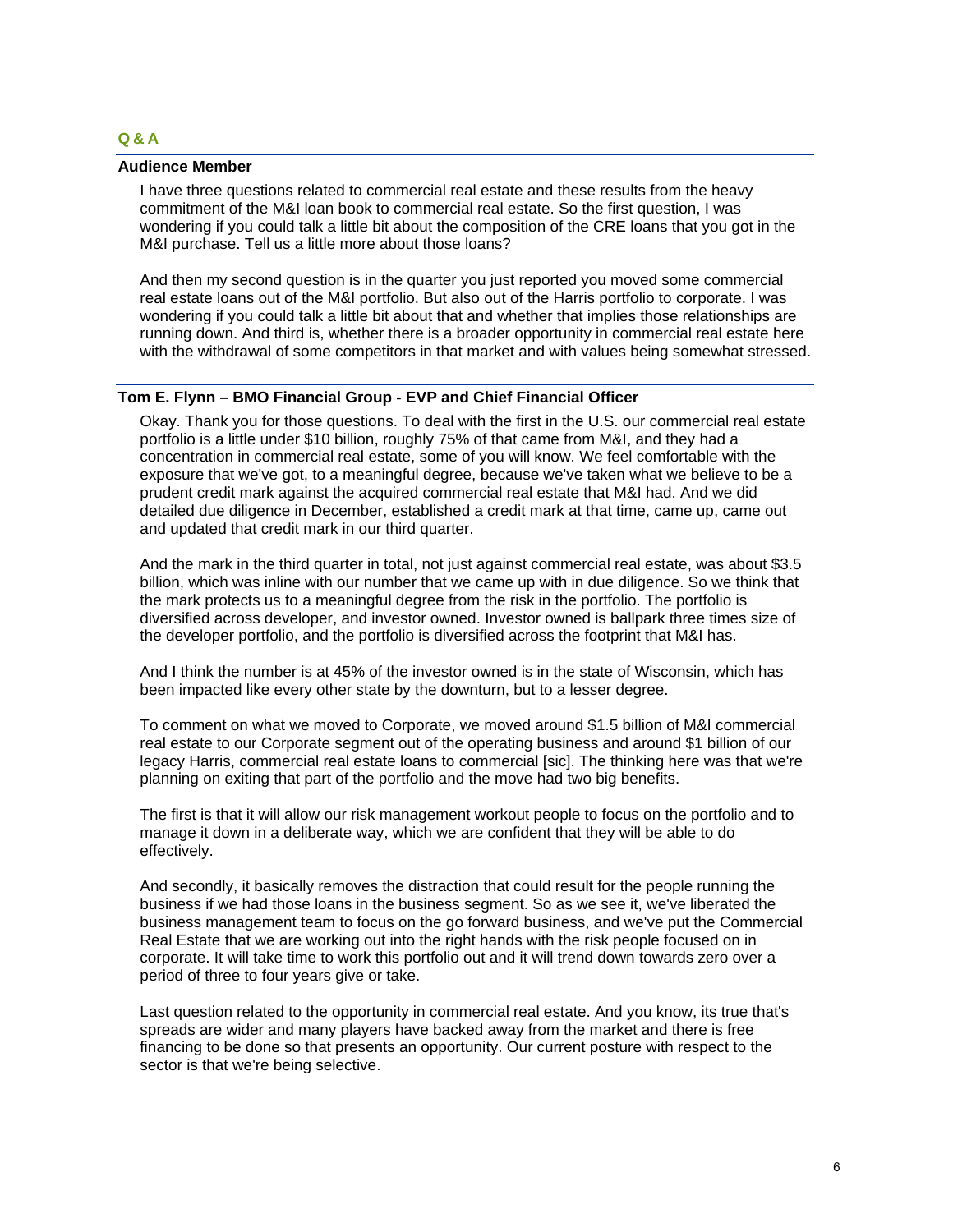And with the acquisition of M&I, we've got a portfolio that is not small, and we're comfortable with it. We don't think its outsized, but it's not small. And so our focus is on winding down the run-off parts of it and selectively expanding with our core clients but the total size of the portfolio will decline somewhat as we run off the part of the portfolio that's in corporate so its not, I would say, a significant area for growth given the position that we've got.

#### **Audience Member**

How big is your delinquency in Agriculture credit lending in the heartland of Middle America? And is there any kind of collateral management as far as how can you help farmers in these weather conditions and in a bad economy in terms of their lending purposes?

# **Tom E. Flynn – BMO Financial Group - EVP and Chief Financial Officer**

So, I just want to make sure I got the question related to delinquencies in Ag lending? I don't have exact numbers for you, so I can't be precise, but what I would say it has not been a big problem for us from a loss perspective at all.

And generally we like the business and Bank of Montreal and Harris Bank both have very good agricultural lending practices. It's true on both sides of the border it's an area of strength for us and M&I had a good business in that area. So we feel very, very comfortable with our ability to be an effective competitor in the area it is one of our focus sectors and it hasn't been an issue from a loss perspective to date.

We talked on our Q3 conference call about the seasonality in the portfolio and as we look at our commercial portfolio and think about growth, the fall part of the season is one when inventories are building and drawn down the increase on lines, so currently we've got relatively low utilization from the Ag part of the portfolio, when we expect that to build up as it normally does at this point of the calendar.

# **Audience Member**

Could you possibly comment on the strategic value of the old M&I Arizona and Florida branches and systems which were recently created for the snowbirds down in those areas, and that's been a lot of the issues that cause that bank to become available to you?

# **Tom E. Flynn – BMO Financial Group - EVP and Chief Financial Officer**

Yeah, yeah so I'll comment on that at a high level. M&I had operations in both Arizona and Florida. The position in Arizona is concentrated in Phoenix where the share position is number four, number five with about 50 branches. And so our view is that we need to reposition that business to focus much less on commercial real estate which was an area of focus for them in the market generally.

But we think that given the footprint that we've got there and also the existing business that Bank of Montreal did in that market through its wealth management business where we've been active for a number of years it's a market that will work for us longer term. Again the credit market helps with dealing with the issues that existed in the portfolio and we've got a good management team there that we have confidence in and we see a period of working through a tough environment and the sustainable business there.

In Florida, the footprint is smaller and we are in more markets and so over time we will be looking at the ability to create branch density and we will think about whether we've got the right position in the right market. The Snowbird strategy is one that sounds great in theory and on paper, but our experience has been that its actually not a big driver of results, its an important capability to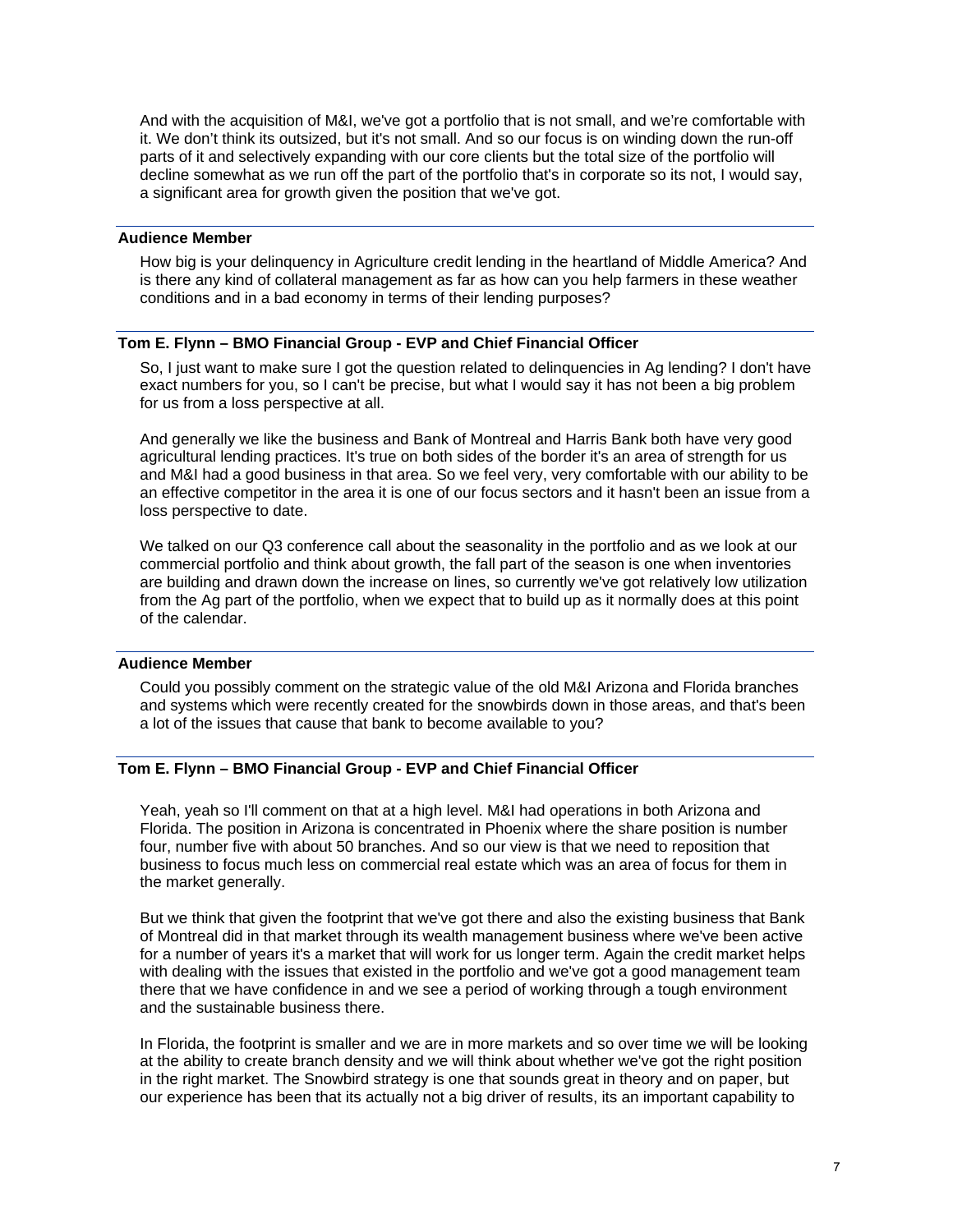be able to have for our part of the market, but fundamentally when you are in those markets you need to be able to compete locally to be successful.

### **John Aiken** *– Barclays Capital - Analyst*

Tom a follow on to that question is that there has been a lot of discussion out of BMO in terms of the expense synergies that are coming out of M&I and I think that's fairly well recognized. But in terms of looking five, seven, ten years out what's the outlook for revenue synergies and one thing that I'm particularly interested is on the private client side of the business, because in M&I, that was the flavour of the acquisition and I think it's swept down to the road.

# **Tom E. Flynn – BMO Financial Group - EVP and Chief Financial Officer**

Yeah. So I'm happy to comment on that. We've externally talked much more about the cost synergies and very little about the revenue synergies, because the market probably rightly takes show me attitude with respect to those. But we do think that there are good opportunities for revenue synergies from the transaction.

On the wealth side, this transaction really significantly increases the size of our wealth business M&I had around \$150 billion of combined AUM and AUA, so a good size wealth business. And we've been in the private banking and the institutional assets management business in the U.S. for a long time and have a good business.

So we see opportunities at a high level just from taking again, the best capabilities from both organizations and also looking to distribute product that we manufacture through a bigger distribution system.

So as an example of that M&I had a mutual fund business. We think there are opportunities from a distribution capability there. We've got a good investment management capability in our Harris operation and we think there are opportunities to leverage M&I distributions there.

From a cost perspective, there are some opportunities on the private banking side as well. And our model was to serve sort of the mid and upper end part of the market well with a relationship coverage model, but to serve smaller accounts through a centralized approach and M&I didn't have that centralized approach for its smaller accounts. And so overtime, we will look to basically consolidate the administration and management of the smaller accounts into a centralized model which will free up capacity for M&I front line people to generate more revenue growth. And we think there is a revenue lift there and there is also a cost saving because we can service those accounts centrally on a lower cost basis.

On the banking side of the business, there are good opportunities. One of the biggest that we see is in Treasury Services or Cash Management for the commercial market, and we've got a good capability and just a bigger distribution network to leverage that over. And we think that that's going to be a good opportunity for us.

And then again when you got two banks that, that each had strengths and a good core business and you put them together and you take the best people, the best products, the best processes, the best systems, and we think there is good leverage in that, and we feel good about it.

One final comment, I'll make which is a soft one but it's actually a very important one, is that there has been really great buy in to the transaction from the M&I workforce. That bank went through a difficult period through the downturn as many others did and it was harder to play offense for the bank given the issues that it was dealing with. And with the transaction, the bank is back to playing offense and people are charged up about competing in the market place, and there is a huge amount of leverage that comes from unleashing the potential and the energy of our big employee base and the reception has been fantastic and has exceeded our expectations.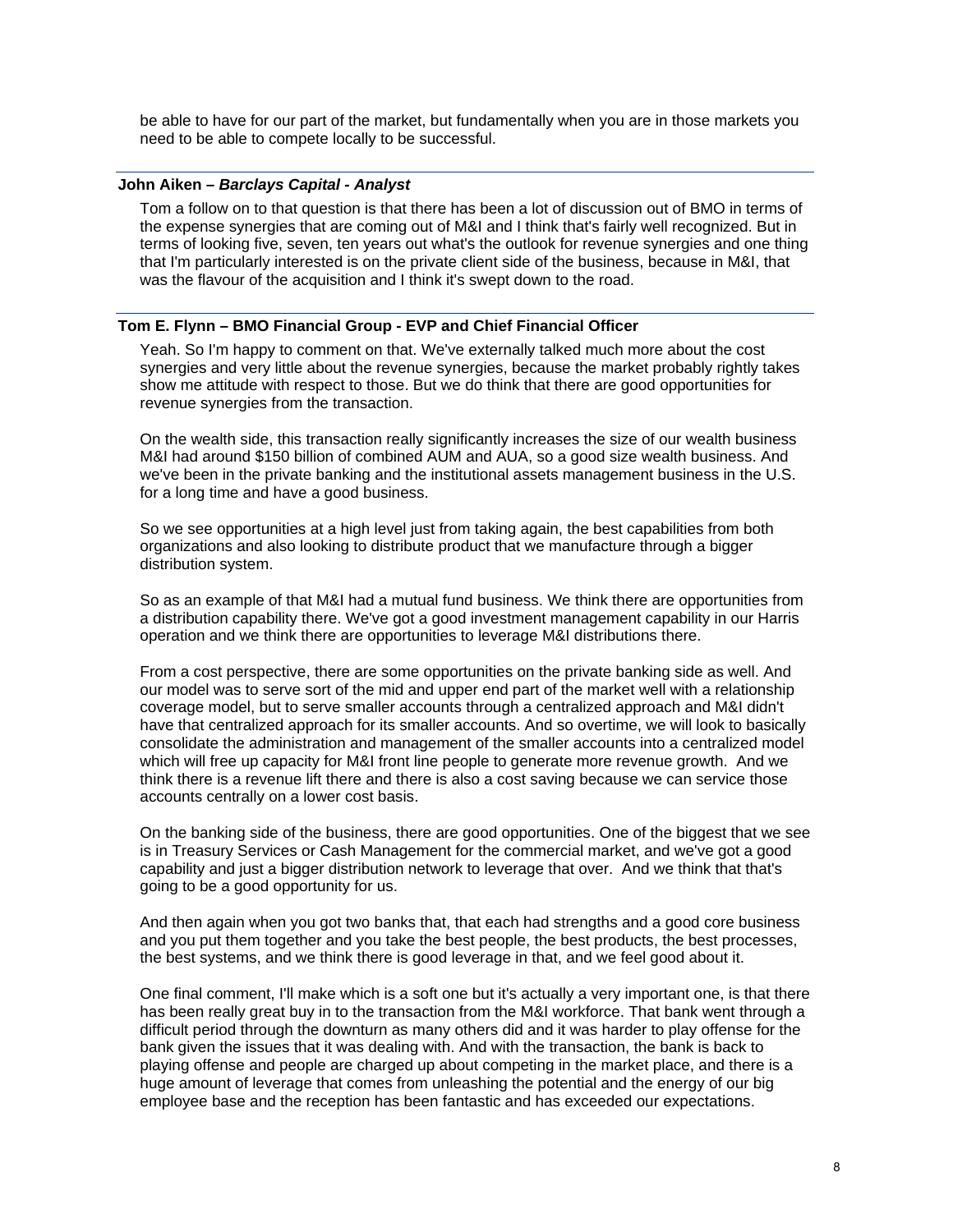# **Audience Member**

Could you share with us the bank's thinking regarding the appropriate size and structure of capital at your U.S. banks subsidiary including the the potential role of hybrids in double leverage?

#### **Tom E. Flynn – BMO Financial Group - EVP and Chief Financial Officer**

Sure. I guess our fundamental approach has been that the bank needs to be and has been appropriately capitalized and well capitalized. And we have that approach both at our bank operating company and at our bank holding company where under old rules, which are being phased out there was the ability for foreign banks to have less capital in the holding company and we did not take advantage of that because we thought it was appropriate to keep the entity well capitalized.

Our capitalization has been focused on core common as opposed to non-common capital and we have a small REIT preferred that we've issued in U.S. entity and we're unlikely to increase that in any meaningful way. So I'd say the focus is on keeping a strong core capital, which is what is most important to regulators and most important generally to the market.

And from a double leverage perspective, we've raised capital for the acquisition of M&I. It was fully financed with stock. And so we feel comfortable obviously with the overall capital position of the bank and each of the parts along the chain down to the operating bank.

#### **Audience Member**

Could you comment on the impact of the Canadian dollar being in at parity or above parity with the dollar and what it does for the opportunities in your business?

#### **Tom E. Flynn – BMO Financial Group - EVP and Chief Financial Officer**

Sure. So the Canadian dollar is trading around par with above parity a little earlier in the year. And the before becoming the CFO I was the CRO for about three years and pre-crisis the Canadian dollar was very strong as well. And we kept on waiting for the fallout to come in the Canadian manufacturing base, because of the strength in the dollar. And every quarter we'd wait for it and the reality is, we didn't see a significant fallout and haven't to-date either. And we asked ourselves why, and our conclusion was that Canadian industry had to become competitive given global competition. And an adjustment process took place over a decade plus with industry becoming more competitive, rationalizing operations moving some production, and with that the industrial base was able to withstand the strong dollar in a way that surprised us on the upside. And that's the general statement, there are industries that get affected at these times, but overall, the industry has held up remarkably well and we're not seeing significant weakness in that at the current time.

### **Audience Member**

Thanks. Just on dividend, you've had a flat dividend for three years, can we expect once you meet Basel '13? Is that kind of the issue with this dividend growth, I guess?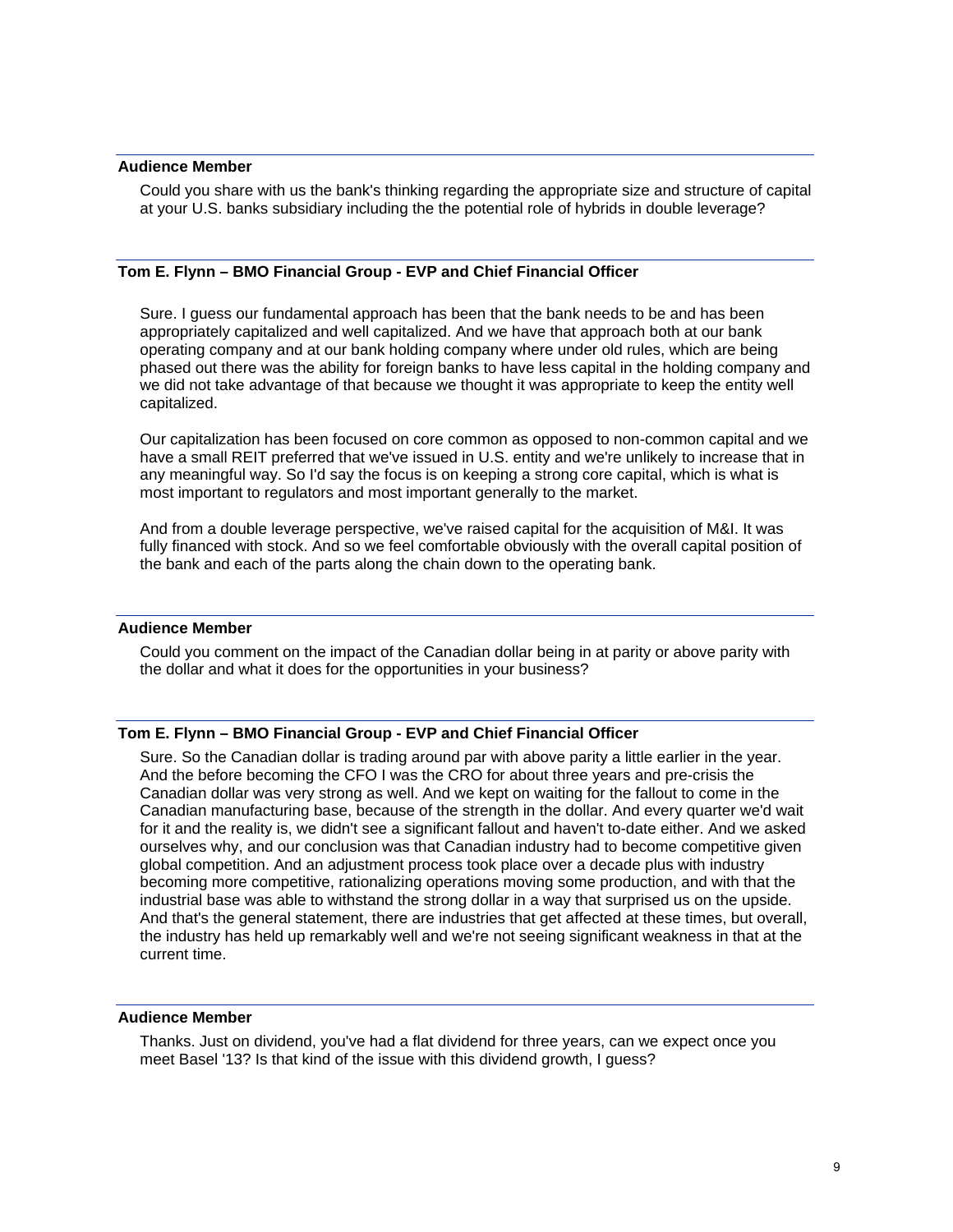#### **Tom E. Flynn – BMO Financial Group - EVP and Chief Financial Officer**

So we've had a flat dividend for – and as you say about three years, maybe little more. Our view on this is that we have the highest dividend payout policy of the Canadian banks at 45 to 55%. We're in that range currently and so we've got an attractive yield, and people don't need to wait for an attractive yield. They've got it today which in a low rate environment we think is a big plus for this stock and for our investors.

We don't plan on increasing the dividend in the near-term, it's partly a function of Basel III as you've suggested and we want to make progress against the Basel III standards before we increase the dividend. But I think I do believe the bigger point is that, the current yield in absolute terms and relative terms is attractive.

#### **Audience Member**

To follow the last question, do you anticipate a G-SIFI surcharge for BMO and/or a domestic capital overlay from your domestic regulator above and beyond what might be required for Basel III specifically?

# **Tom E. Flynn – BMO Financial Group - EVP and Chief Financial Officer**

We're not expecting G-SIFI surcharge for sure and we're not on the list and wouldn't expect to be. The question of whether Canada adopts an N-SIFI approach is still an open question. And the answer to that it is not clear. So, it's too early for us to comment on that.

## **Audience Member**

When you acquire the U.S. banks, do you change the assumptions on your pension funds and the rates of returns on the mix so they simply stay where they are basically located?

### **Tom E. Flynn – BMO Financial Group - EVP and Chief Financial Officer**

I'm quite sure and we can confirm this for you offline that, M&I did not have a defined benefit pension plan that would give rise to that issue as a defined contribution arrangements. So, there is no issue in that regard.

### **Audience Member**

Maybe this is for your former half rather than your current one but your thought that you collected the exit real estate, exit commercial real estate portfolio to the comparative merits of working it loan-by-loan for an extended period of time versus how developed the virtual market is for quicker exits in some of these credits?

### **Tom E. Flynn – BMO Financial Group - EVP and Chief Financial Officer**

Yeah our position on that is that we're not a forced seller. And we won't sell on prices that we think aren't reflective of value and the plan is to work with this over a period of time which will be years and so our expectation is that we'll be working out the portfolio and we'll take advantage of opportunities to sell pieces when they present themselves and we think the value represent fair value.

M&I as you may know had been quite active at selling into the market and really did do a very good job of working down its real estate exposures over about a two year period. And so we've